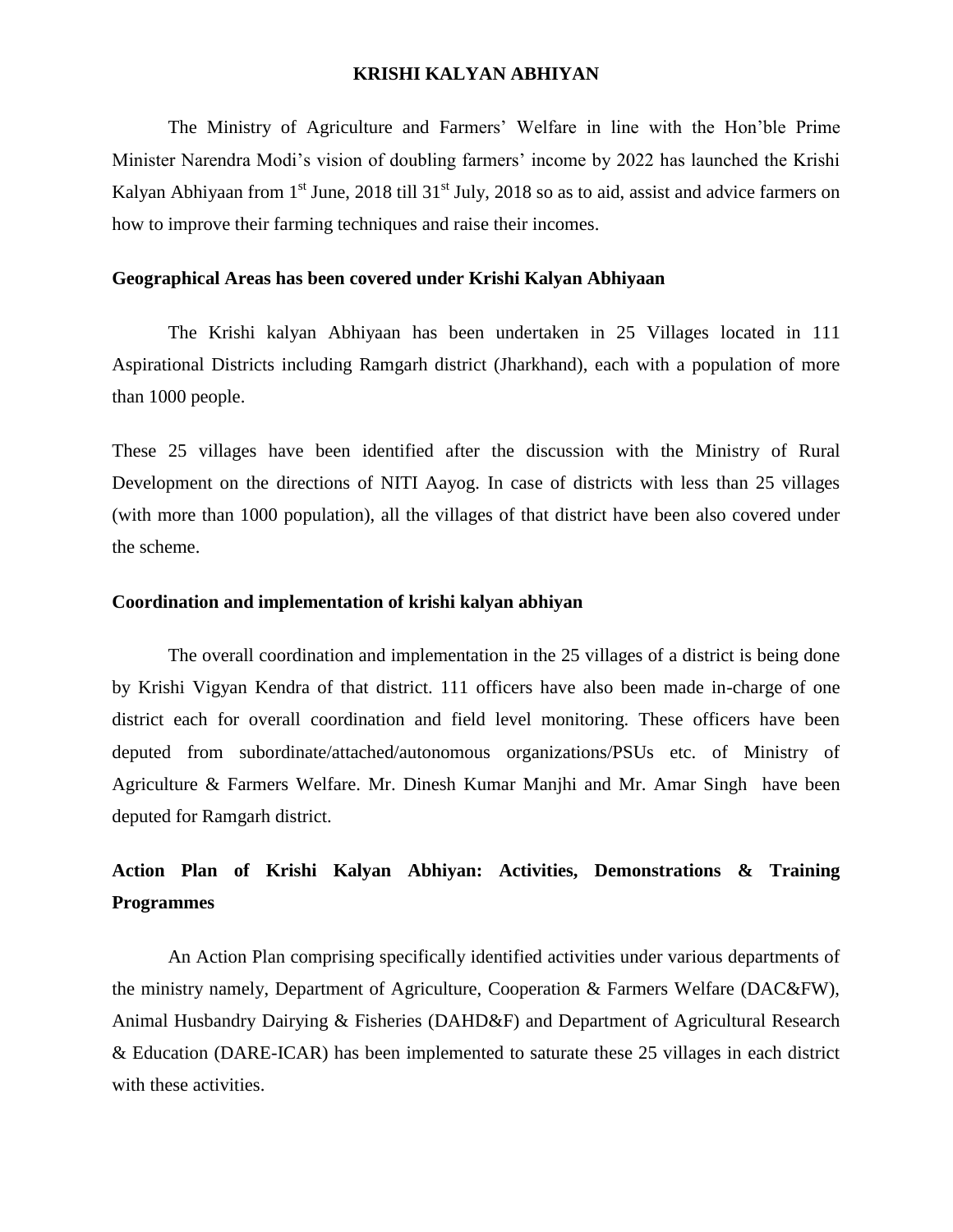An Action Plan of the Krishi Kalyan Abhiyan comprises of the various activities which promote best practices and add to the agriculture income of the farmers. They are:-

- Distribution of Soil Health Cards to all farmers
- Distribution of Mini Kits of pulses and oilseeds to all
- Distribution of Horticulture/Agro Forestry/Bamboo plant @ 5 per family(location appropriate)
- Making 100 NADAP Pits in each village
- 100% coverage of bovine vaccination for Foot and Mouth Disease (FMD) in each village
- 100% coverage of Sheep and Goat for eradication of Peste des Petits ruminants (PPR)
- Artificial insemination saturation
- Training programmes in each of the villages by ICAR/KVKs in these three areas:
- 1. Bee keeping
- 2. Mushroom cultivation
- 3. Kitchen garden (preferably of women)
- Demonstration programmes on Micro-irrigation
- Demonstrations of integrated cropping practice
- Distribution of 10 to 20 agriculture implements per village

On the basis of performance indicator given by NITI Aayog issued the latest ranking Ramgarh got first in the state and  $17<sup>th</sup>$  in the country under aspirational district performance on dated 29.06.18.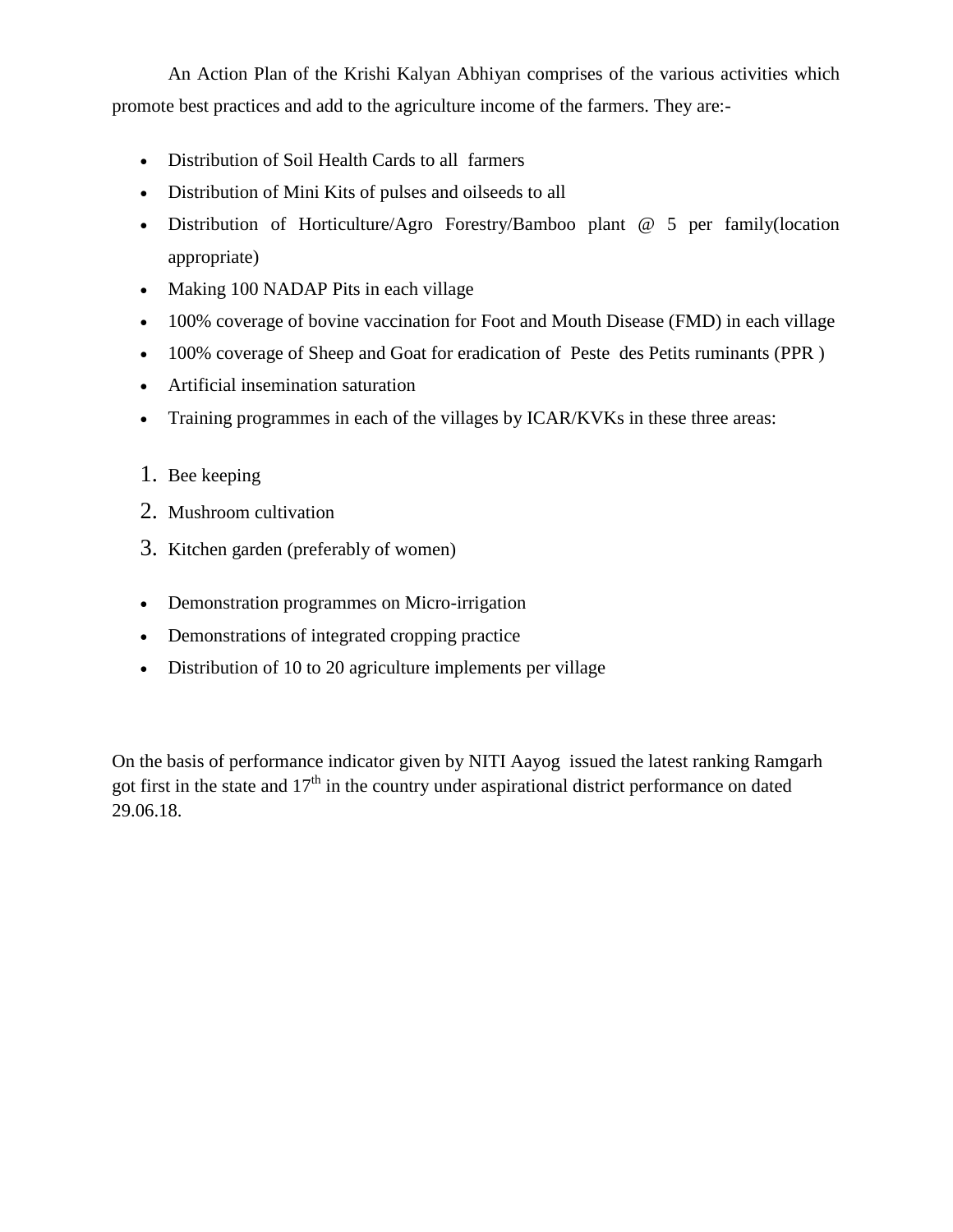| S.No           | Name of        | Panchayat    | <b>Block</b> | Date of               | <b>Training of topic</b>         |
|----------------|----------------|--------------|--------------|-----------------------|----------------------------------|
|                | <b>Village</b> |              |              | training              |                                  |
| $\mathbf{1}$   | Govindpur      | Mandu chatti | Mandu        | 18/06/18              | Training of programmes           |
|                |                |              |              |                       | Kitchen garden                   |
| $\mathbf{2}$   | Gargali        | Mandu chatti | Mandu        |                       |                                  |
| $\overline{3}$ | Chotka         | Manjhla      | Mandu        | 29/06/18              | Training programmes for          |
|                | Chumba         | Chumba       |              |                       | IPM in cereals                   |
| $\overline{4}$ | Durukasmar     | Basntpur     | Mandu        | 28/06/18              | Training of plantation           |
|                |                |              |              |                       | technology of fruits crops       |
| 5              | Lodhma         | Chartramandu | Ramgarh      | 26/06/18              | Training of plantation           |
|                |                |              |              |                       | technology of fruits crops       |
| 6              | Gandke         | Dohakatu     | Ramgarh      | 25/06/18              | Training of programmes           |
|                |                |              |              |                       | Kitchen garden                   |
| $\overline{7}$ | Bankheta       | Dohakatu     | Ramgarh      | 27/06/18              | Training on plantation           |
|                |                |              |              |                       | technology of fruits and         |
|                |                |              |              |                       | vegetable crop                   |
| 8              | Patratu        | Patratu      | Patratu      | 15/06/18              | <b>Training Programmes</b>       |
|                |                |              |              |                       | <b>INM</b>                       |
| 9              | Masmohna       | Telyatu      | Patratu      | 29/09/18              | Training programmes in           |
| 10             |                |              | Patratu      | 28/06/18              | value addition                   |
|                | Sudi           | Pali         |              |                       | Training of paddy<br>cultivation |
| 11             | Ladi           | Chikor       | Patratu      | 25/06/18              | Training of Vermi                |
|                |                |              |              |                       | composting                       |
| 12             | Terpa          | Palu         | Patratu      | 30/06/18              | Training programmes in           |
|                |                |              |              |                       | value addition                   |
| 13             | Labga          | Labga        | Patratu      | 27/06/18              | <b>Training Programmes</b>       |
|                |                |              |              |                       | <b>INM</b>                       |
| 14             | Sutharpur      | Bicha        | Patratu      | 26/06/18              | <b>Training Programmes</b>       |
|                |                |              |              |                       | <b>INM</b>                       |
| 15             | Haphua         | haphua       | Gola         |                       |                                  |
| 16             | Hematpur       | Sosokala     | Gola         | 19/06/18              | Training of programmes           |
|                |                |              |              |                       | Kitchen garden                   |
| 17             | <b>Bantara</b> | Kumhardaga   | Gola         |                       |                                  |
| 18             | Rola           | Sutri        | Gola         |                       |                                  |
| 19             | Raorao         | Uparbrga     | Gola         |                       |                                  |
| 20             | Barki sarla    | Sangrampur   | Gola         | 21/06/18              | Training of Vermi                |
|                |                |              |              |                       | composting                       |
| 21             | Hupu           | Hupu         | Gola         |                       |                                  |
| 22             | Dhuthua        | Soso         | Dulmi        | $22/06/\overline{18}$ | Training of Vermi                |
|                |                |              |              |                       | composting                       |
| 23             | Harhad kinder  | Potamdaga    | Dulmi        |                       |                                  |
| 24             | Piriatu        | Siru         | Dulmi        | 27/06/18              | Training of programmes           |
|                |                |              |              |                       | Kitchen garden                   |
| 25             | Chatak         | Echatu       | Dulmi        |                       |                                  |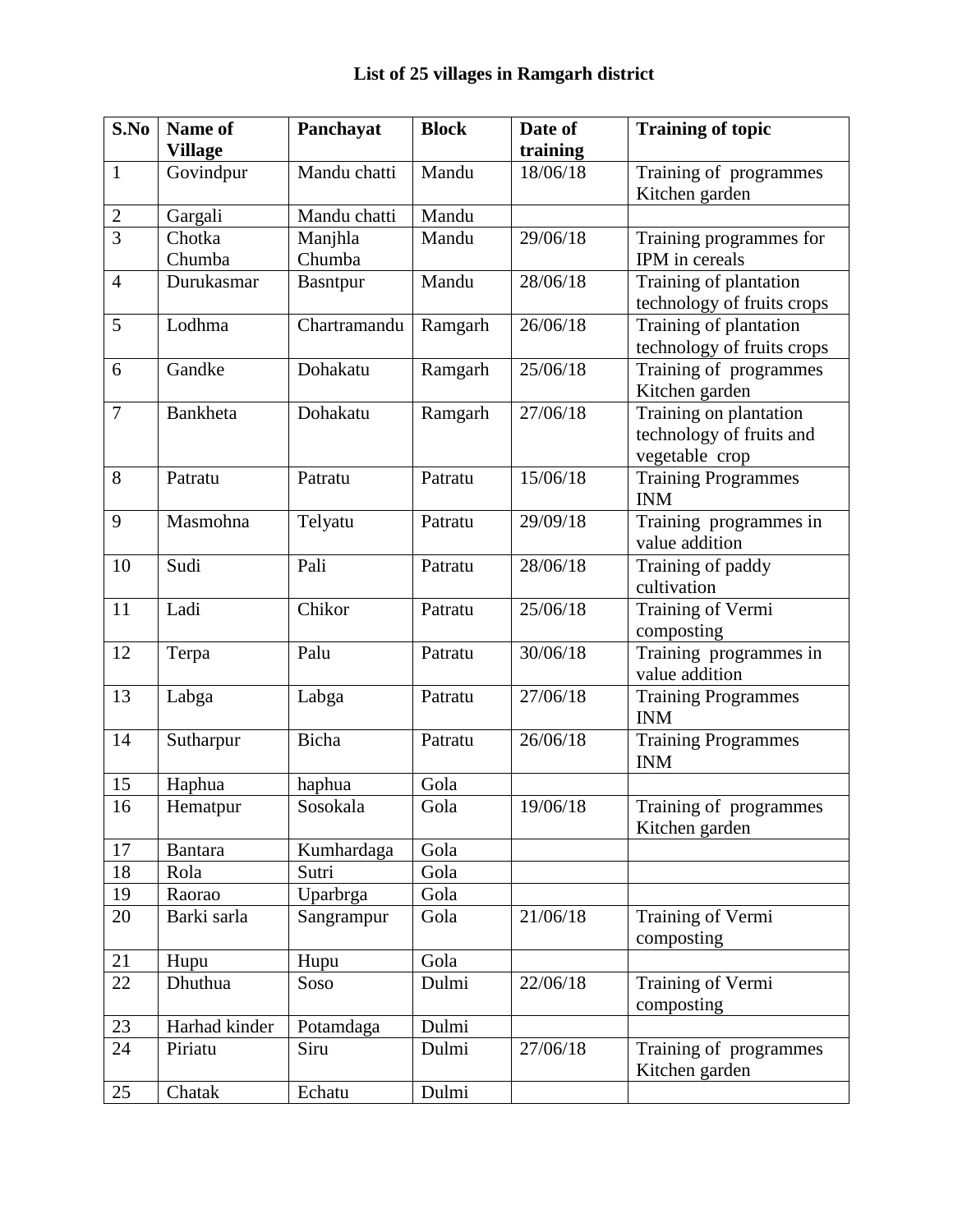### **Details of distribution**

| <b>S.N.</b> | <b>Inputs</b>        | No. of beneficiaries | Quantity |  |  |
|-------------|----------------------|----------------------|----------|--|--|
| 1.          | Plantation           | 2500                 | 12500    |  |  |
| 2.          | Minikit of soyabean  | 3125                 | 3125     |  |  |
| 3.          | Minikit of moong     | 2625                 | 2625     |  |  |
| 4.          | Minikit of groundnut | 200                  | 200      |  |  |
| 5.          | Minikit of Paddy     | 500                  | 500      |  |  |
| 6.          | NADEP compost pit    | 500                  | 500      |  |  |
| 7.          | Agrl. implements     | 500                  | 500      |  |  |
| 8.          | Soil health card     | 100%                 |          |  |  |
| 9.          | FMD, PPR vaccination | 100%                 |          |  |  |
| 10.         | A.I                  | 100%                 |          |  |  |
| 11.         | Training             | 2550 farmers         |          |  |  |

# **Some photos of krishi kalyan abhiyan programme**